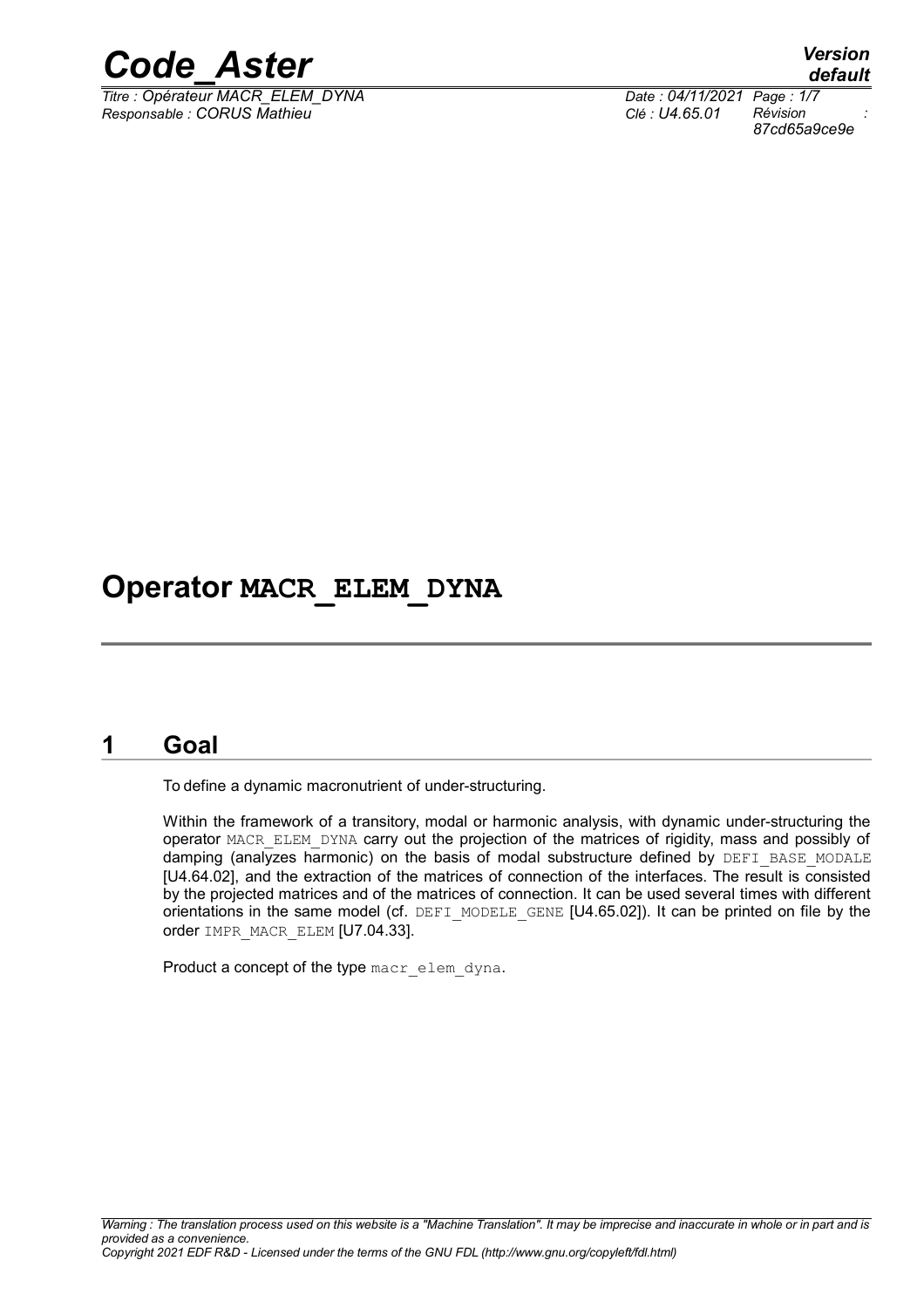# **Code Aster**

Titre : Opérateur MACR\_ELEM\_DYNA Responsable : CORUS Mathieu

# **Contents**

| 3.8Operands MATR_IMPE_RIGI/MATR_IMPE_AMOR/MATR_IMPE_MASS5 |
|-----------------------------------------------------------|
|                                                           |
|                                                           |
|                                                           |
|                                                           |
|                                                           |
|                                                           |
|                                                           |
|                                                           |
|                                                           |

Date: 04/11/2021 Page: 2/7 Clé : U4.65.01

Révision 87cd65a9ce9e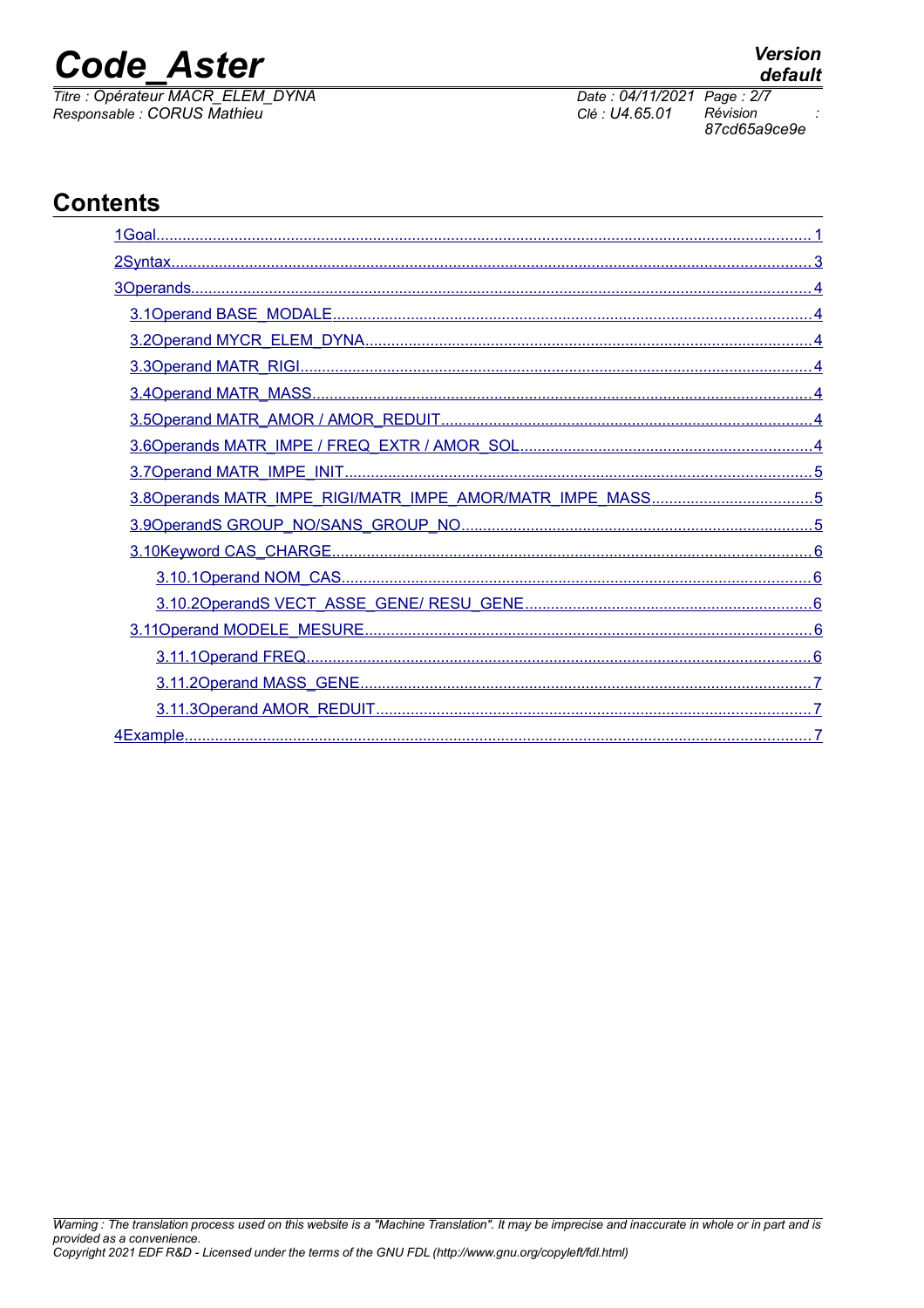$\overline{T}$ itre : Opérateur MACR\_ELEM\_DYNA *Responsable : CORUS Mathieu Clé : U4.65.01 Révision :*

*87cd65a9ce9e*

# <span id="page-2-0"></span>**2 Syntax**

macro\_dyna [macr\_elem\_dyna] = MACR\_ELEM\_DYNA (  $\rightarrow$  BASE MODALE = bamo,  $[\text{mode } \text{measured}]$ 0 MACR\_ELEM\_DYNA = macro\_dyna, [macR\_elem\_dyna] # Given matrices :  $\Diamond$  / MATR RIGI = Mr., [matr asse DEPL R]  $[matr\;asse\; DEPL\;C]$ / MATR MASS = mm, [matr asse DEPL R] / MATR IMPE = semi, [matr\_asse\_gene\_C] # If well informed MATR\_IMPE:  $\bullet$  FREQ EXTR = freq, [R]  $\Diamond$  AMOR SOL = / 0.0, [DEFECT] / amosol, [R] ◊ MATR\_IMPE\_INIT = mi0, [matr\_asse\_gene\_C]  $/$  | MATR IMPE RIGI = Mr.,  $\overline{a}$  [matr assequene C]  $\begin{array}{rcl} \text{MATR\_IMPE\_AMOR} & = & \text{my,} \\ \text{MATR\_IMPE\_AMOS} & = & \text{mm,} \end{array}$ | matr\_asse\_gene\_C]<br>| matr\_asse\_gene\_C]  $\Diamond$  / MATR AMOR = my,  $[\text{matr} \text{ asset }R]$ / AMOR $REDUIT =$ ,  $[1 R]$  $\Diamond$  / GROUP NO = grno, [group no] / SANS GROUP NO = grno, [group no] # Under-structuring static:  $\Diamond$  CAS\_CHARGE =  $_F$  (  $\bullet$  NOM CAS = nocas , [k8]  $\blacklozenge$  /  $\bar{V}$ ECT ASSE GENE= vgen , [vect asse gene] / RESU GENE= resugen , [tran gene] ), # manual Filling of the reduced matrices (given experimental):  $\Diamond$  MODELE MESURE = F (  $\bullet$  FREQ =  $\overline{f}$ req , [1R] ♦ MASS\_GENE = mgen , [l\_R]  $\Diamond$  AMOR\_REDUIT = xsi,  $[1_R]$ ), )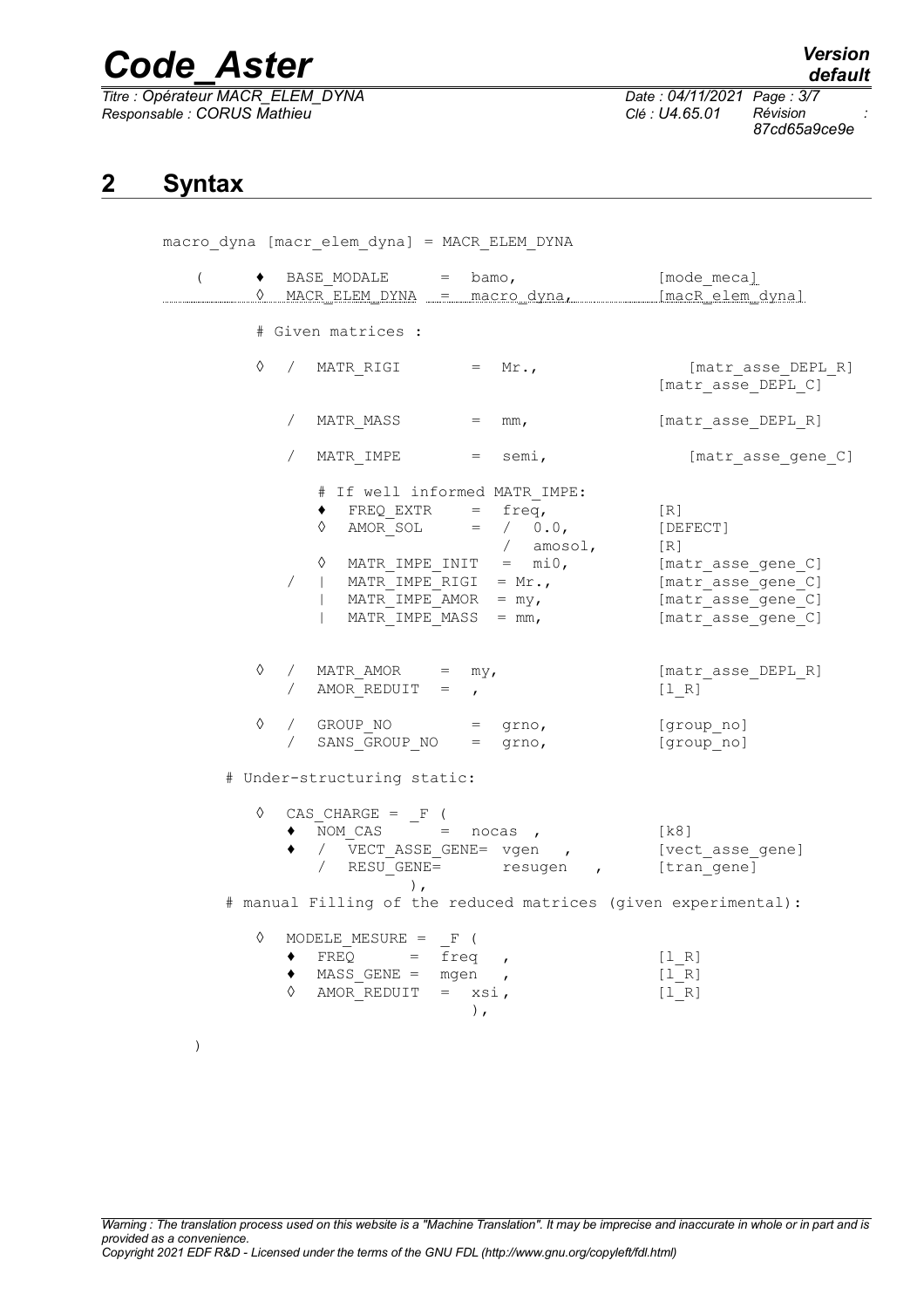*Titre : Opérateur MACR\_ELEM\_DYNA Date : 04/11/2021 Page : 4/7 Responsable : CORUS Mathieu Clé : U4.65.01 Révision :*

*87cd65a9ce9e*

*default*

# <span id="page-3-6"></span>**3 Operands**

### **3.1 Operand BASE\_MODALE**

<span id="page-3-5"></span> $\triangleleft$  BASE MODALE = bamo

Name of the concept mode meca product by the operator DEFI\_BASE\_MODALE [U4.64.02].

### **3.2 Operand MYCR\_ELEM\_DYNA**

<span id="page-3-4"></span>◊ MYCR\_ELEM\_DYNA = macro\_dyna

Name of the concept mydynamic cro-element of type  $myCr$  elem dyna identical in the name of the produced concept. It is thus D-entering when it is present. The contents of the concept are modified starting from the data of the operands MATR IMPE\* present.

### **3.3 Operand MATR\_RIGI**

<span id="page-3-3"></span>◊ MATR\_RIGI = Mr.

Name of the concept stamps assembled of type matr asse DEPL R or matr asse DEPL C product by the operator ASSE\_MATRICE [U4.61.22] or the macro-order ASSEMBLY [U4.61.21] corresponding to the matrix of rigidity of the substructure.

### **3.4 Operand MATR\_MASS**

<span id="page-3-2"></span>◊ MATR\_MASS = mm

Name of the concept stamps assembled of type matr asse DEPL R product by the operator ASSE\_MATRICE [U4.61.22] or the macro-order ASSEMBLY [U4.61.21] corresponding to the matrix of mass.

These two operands are to be employed if the modal base is used bamo is of type 'RITZ'.

### **3.5 Operand MATR\_AMOR / AMOR\_REDUIT**

#### <span id="page-3-1"></span> $\Diamond$  / MATR AMOR = my

Name of the concept stamps assembled of type matr asse DEPL R product by the operator ASSE\_MATRICE [U4.61.22] or the macro-order ASSEMBLY [U4.61.21] corresponding to the matrix of damping viscous, specific to the macronutrient. This damping must be of RAYLEIGH type by element (linear combination of rigidity and the mass on the level of the element) and is thus defined by the properties of the material (operator: DEFI MATERIAU [U4.43.01], operands AMOR ALPHA and AMOR\_BETA).

AMOR REDUIT =

List of reduced depreciation (percentage of damping criticizes) correspondent with each mode of vibration of the macronutrient. The length of the list is (with more) equal to the number of clean modes of the modal base; if it is lower, one supplements the list with reduced depreciation equal to the last term of the list entered by the user. No damping is associated with the static modes. The matrix of damping generalized of the macronutrient  $k$  is thus diagonal incomplete ( $j$  index of the clean mode):

$$
\overline{C}^k = \begin{pmatrix} \xi_j & 0 \\ 0 & 0 \end{pmatrix}
$$

# **3.6 Operands MATR\_IMPE / FREQ\_EXTR / AMOR\_SOL**

<span id="page-3-0"></span>◊ MATR\_IMPE = semi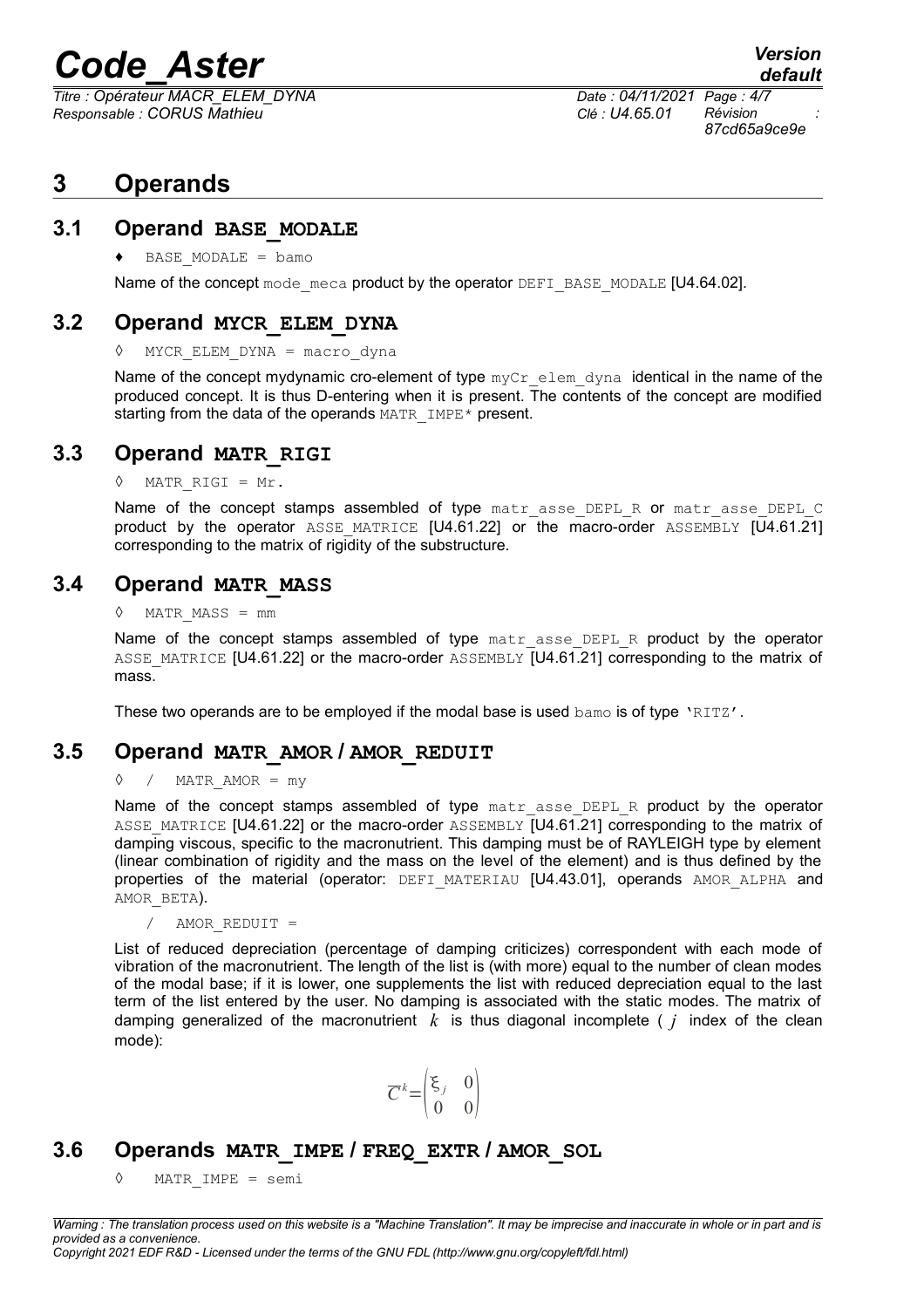*Titre : Opérateur MACR\_ELEM\_DYNA Date : 04/11/2021 Page : 5/7 Responsable : CORUS Mathieu Clé : U4.65.01 Révision :*

*87cd65a9ce9e*

*default*

Name of the concept stamps assembled of type matr asse gene C product by the operator LIRE IMPE MISS [U7.02.32] corresponding to the matrix of impedance of ground constitutive of the macronutrient.

♦ FREQ\_EXTR = freq

Frequency of extraction of the matrix of impedance of ground necessary for the calculation of the matrix of radiative damping of ground starting from the imaginary part of the matrix *mi* .

◊ AMOR\_SOL = amosol

Value of damping reduces material ground. It serves to distinguish in damping as the ground the properly material part and the radiative part. If it is nonnull, the radiative part *C* express yourself then such as:

 $2π$  *freq*  $C = Imag$   $(mi$   $freq$ )  $-2$  *amsol*  $Reel$   $(mi$   $freq)$ )

# **3.7 Operand MATR\_IMPE\_INIT**

<span id="page-4-2"></span>MATR IMPE INIT =  $mi0$ 

Name of the concept stamps assembled of type matr asse gene C product by the operator LIRE IMPE MISS [U7.02.32] correspondent with a matrix of impedance of ground constitutive of the macronutrient extracted at a quasi-worthless frequency. In particular in the cases of interaction ground-structure-fluid with the keyword ISSF=' OUI' in the call to LIRE IMPE MISS, that makes it possible to extract a contribution from mass *M* such as:

 $(2π$  *freq* $)^2$ *M* = *Reel*  $(mi0)$  − *Reel*  $(mi(freq))$ 

# **3.8 Operands MATR\_IMPE\_RIGI/MATR\_IMPE\_AMOR/MATR\_IMPE\_MASS**

- <span id="page-4-1"></span>| MATR\_IMPE\_RIGI = Mr.
- | MATR\_IMPE\_AMOR = my
- | MATR\_IMPE\_MASS = mm

Name of the concepts of assembled matrix of type matr asse gene C products by successive calls to the operator LIRE IMPE MISS  $[*U7.02.32*]$  in order to extract the respective contributions constitutive of the macronutrient in rigidity, damping or mass of a matrix of temporal impedance of ground. If at least of the operands is indicated, without others being present, then the contributions of the latter under the macronutrient are filled and put at 0.

An example of use is provided by the test MISS03B [V1.10.122].

# **3.9 OperandS GROUP\_NO/SANS\_GROUP\_NO**

<span id="page-4-0"></span> $GROUP NO = qrno$ 

Name of the group of nodes including the list of the nodes attaches with the degrees of freedom of the modes of interface by a relation LIAISON INTERF (or LIAISON SOLIDE if the dynamic interface is reduced to a node) with the nodes physical interface of the part of model on which one calculates the dynamic macronutrient. Its data is necessary only if this macronutrient is used as super-mesh of substructures defined by the keyword AFFE\_SOUS\_STRUC in a mixed model also including classical finite elements, and in this case, only when nodes of the interfaces physics and dynamics (the latter defined by DEFI\_INTERF\_DYNA) do not coincide. For example in the case of the dynamic interface reduced to a node connected by a solid connection to the physical interface.

◊ SANS\_GROUP\_NO = grno

Name of the group of nodes including the list of the nodes of the physical interface of the part of model on which one calculates the dynamic macronutrient. These nodes are in direct relationship to the nodes attached to the degrees of freedom of the modes of interface by a relation LIAISON INTERF (Or LIAISON SOLIDE if the dynamic interface is reduced to a node). Its data is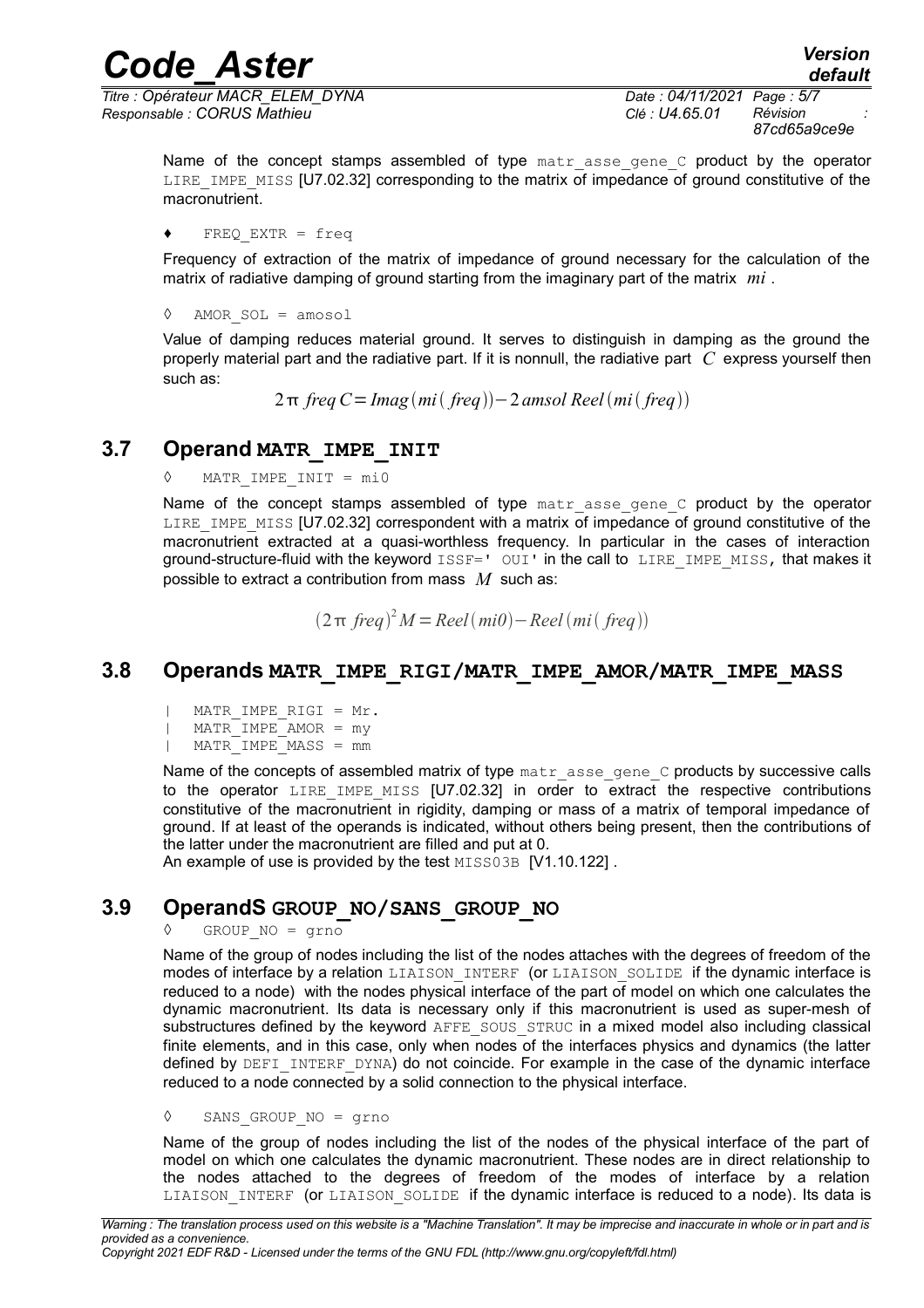*Titre : Opérateur MACR\_ELEM\_DYNA Date : 04/11/2021 Page : 6/7 Responsable : CORUS Mathieu Clé : U4.65.01 Révision :*

*87cd65a9ce9e*

necessary only if this macronutrient is used as super-mesh of substructures defined by the keyword AFFE\_SOUS\_STRUC in a mixed model also including classical finite elements, and in this case, only when nodes of the interfaces physics and dynamics (the latter defined by DEFI INTERF DYNA) do not coincide. For example in the case of the dynamic interface reduced to a node connected by a solid connection to the physical interface.

# **3.10 Keyword CAS\_CHARGE**

<span id="page-5-4"></span>◊ CAS\_CHARGE

This keyword factor makes it possible to define a set of loading cases **named** (keyword NOM\_CAS). These loading cases are used to apply generalized vectors of load applied to the part of model on which one calculates the dynamic macronutrient so then this macronutrient is used as super-mesh of substructures in a mixed model also including classical finite elements.

### **3.10.1 Operand NOM\_CAS**

<span id="page-5-3"></span> $NOM CAS = nocas$ 

The loading condensed under the name nocas (between "quotes") corresponds to the loading defined by the argument VECT ASSE GENE or RESU GENE on the part of model on which one calculates the dynamic macronutrient.

### **3.10.2 OperandS VECT\_ASSE\_GENE/ RESU\_GENE**

<span id="page-5-2"></span>♦ VECT\_ASSE\_GENE = vgen

The loading condensed under the name nocas (between "quotes") corresponds to the loading defined by Lbe argumentS alternate VECT\_ASSE\_GENE or RESU\_GENE. It is obtained by projection that is to say of one vector assembled of load, maybe of a transitory result of force second member, applied to the part of model on which one calculates the dynamic macronutrient, on the modal basis bamo defined higher. These two options are tested simultaneously in the test SDNX101B.

# **3.11 Operand MODELE\_MESURE**

#### <span id="page-5-1"></span>◊ MODELE\_MESURE

This keyword factor makes it possible to manually fill the reduced matrices of the macronutrient, while using, for example, of the data resulting from measurements (and imported with LIRE RESU). One must, has minimum, to return the generalized mass and the Eigen frequencies. One can also inform the list of reduced depreciation.

The well informed number of data must be equal to the number of modes of the modal base on which the macronutrient is built.

Not methodological: this kind of use of MACR\_ELEM\_DYNA\_justifies itself for the use of the method of structural modification starting from an experimental model. A presentation of the method is given in U2.07.03. **The modal base used to build the macronutrient should be made up only of the clean modes of the measured structure**, and does not have to comprise the static statements with the interface, because those are false (because not measured and, in the actual position of knowledge, nonmeasurable).

<span id="page-5-0"></span>The cas-test sdll137e is an example of the implementation of methodology.

### **3.11.1 Operand FREQ**

♦ FREQ = freq

List of the identified Eigen frequencies.

*Warning : The translation process used on this website is a "Machine Translation". It may be imprecise and inaccurate in whole or in part and is provided as a convenience. Copyright 2021 EDF R&D - Licensed under the terms of the GNU FDL (http://www.gnu.org/copyleft/fdl.html)*